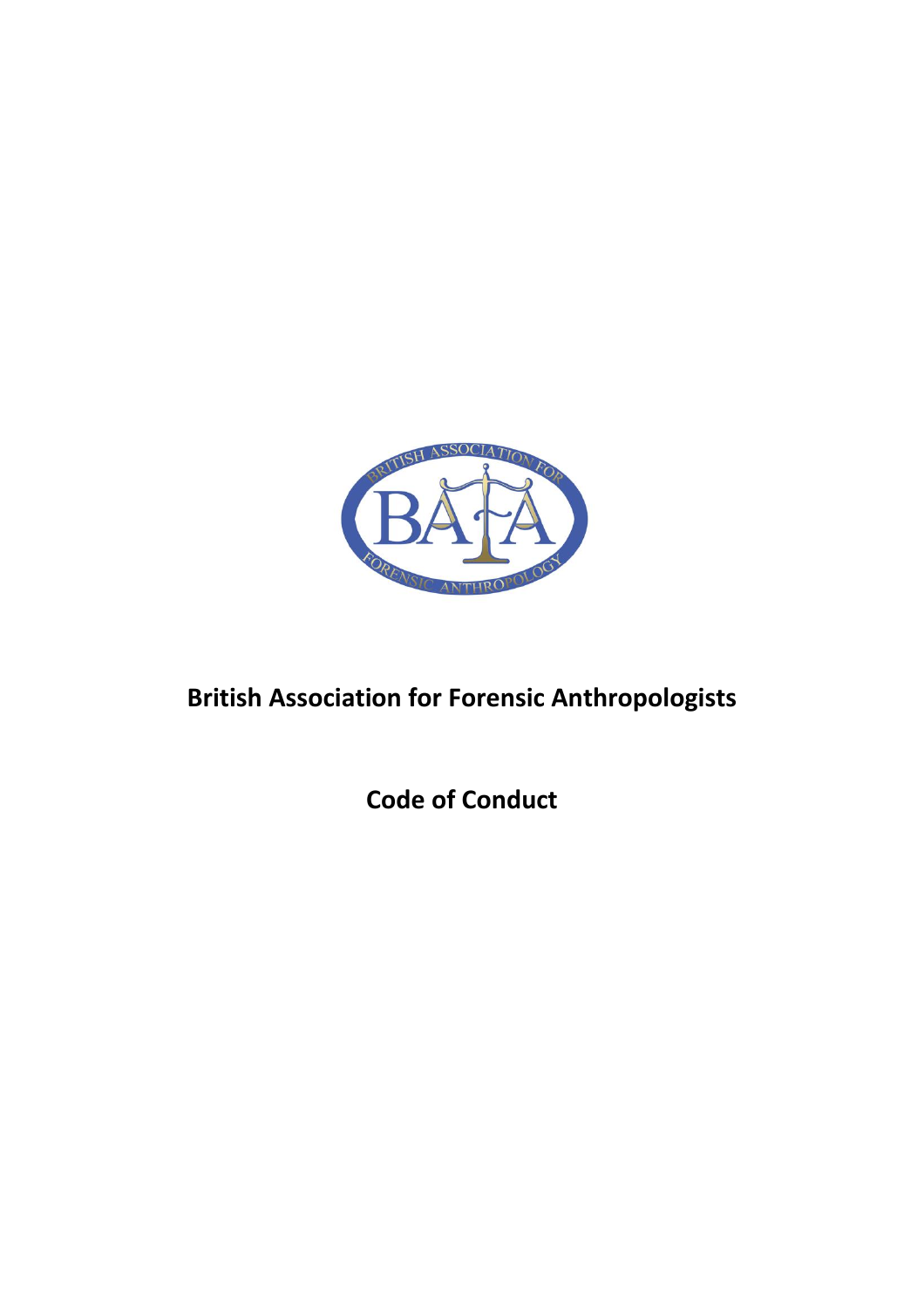

## **British Association for Forensic Anthropologists**

## **Code of Conduct**

This code of conduct is designed to ensure that all members of the British Association for Forensic Anthropologists (BAFA) maintain the highest level of ethical and professional standards. All members of BAFA are required to adhere to this code.

- Members should ensure that they conduct themselves in a manner that will not bring the association into disrepute.
- Members shall adhere to high standards of ethical and responsible behaviour in the conduct of all forensic anthropological advice, casework, consultancy, research and teaching.
- No member should misrepresent his or her education, training, casework experience, area of expertise or membership status within the association to any individual, or organization.
- No member shall issue public statements that appear to represent the position of the Association without specific authority to do so from the Steering Committee of the Association. If they do express an opinion they shall make it clear that the opinion is a personal one rather than one that is necessarily supported by the Association.
- Members shall undertake all professional work with impartiality and as a servant to the court.
- All members are accountable for their professional decisions and actions and should allow their work to be peer-reviewed and open to scrutiny by appropriate internal and external bodies.
- Members shall observe and maintain appropriate standards of confidentiality at all times.
- Members shall treat all human remains with dignity, sensitivity and respect regardless of age or provenance.
- Members shall ensure that they adhere to all legislation that pertains to the handling, treatment and exhumation of human remains, whether of forensic and/or archaeological relevance or significance.